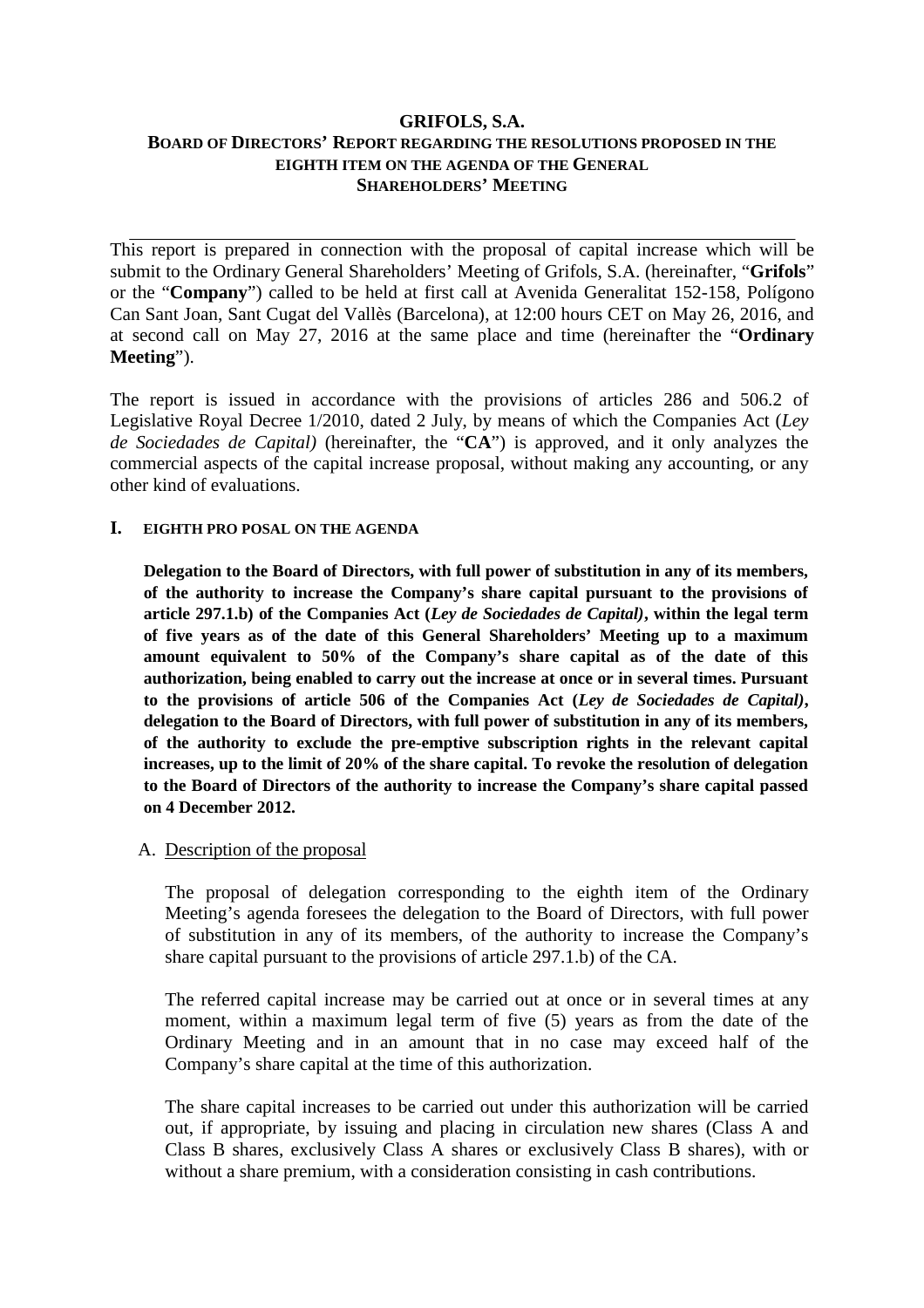As long as there are non-voting Class B shares in circulation, the capital increases to be carried out will always observe the provisions of the Company's Articles of Association related to pre-emptive rights of acquisition that may correspond to them in the indicated capital increases.

Likewise, as long as Class B shares hold the redemption rights foreseen in paragraph 4 of article 6.bis of the Articles of Association, the nominal value of the Class B shares that may be issued in execution of this delegation cannot exceed one fourth of the total amount of the share capital resulting from the capital increase resolution.

Finally, the Board of Directors is also empowered to exclude the pre-emptive right of acquisition in the relevant capital increases, pursuant to the provisions of article 506 of the CA, up to a limit of 20% of the Company's share capital, following recommendation number 5 of the good governance code for listed companies approved by the Spanish Securities and Exchange Commission (CNMV) in February 2015. This does not imply that all capital increases executed under this authorization must be necessarily carried out excluding the pre-emptive right of acquisition, as the total or partial exclusion of this right is simply a faculty that the Ordinary Meeting grants to the Board of Directors, and the execution of this power will depend on the Board's decision in accordance with the circumstances existing from time to time. Therefore, pursuant to this faculty, increases in capital may be carried out with or without pre-emptive rights of acquisition.

Once the capital increase has been carried out and, as appropriate, the Company will apply for the listing of the new issued shares on the Stock Exchanges in Madrid, Barcelona, Bilbao and Valencia Stock Exchanges, as well as in the Spanish Automated Quotation System (*Sistema de Interconexión Bursátil) Continuous Market*), and via ADSs (*American Depositary Shares*), on the *National Association of Securities Dealers Automated Quotation* (NASDAQ), as well as the inclusion of the new shares in the accounting registries of the company Sociedad de Gestión de los Sistemas de Registro, Compensación y Liquidación de Valores, S.A.U. (Iberclear).

The Board of Directors, or any of its members when acting by virtue of a substitution, will establish the issuance rate (nominal value plus share premium) of each new Grifols' share issued when executing this authorization, according to the provisions of article 297.1.b) of the CA.

Once the capital increase is approved and executed, the Board of Directors will be authorized, pursuant to the provisions of article 297.2 of the CA, to amend article 6 of the Articles of Association regarding the share capital, providing it with a new wording, as applicable.

# B. Justification of the proposal

This resolution proposal to delegate authorities to the Board of Directors to increase the Company's capital is justified by the convenience for the Board of Directors to have a mechanism that would allow for one or several capital increases to be approved without the need of a new calling and holding of another Shareholders'